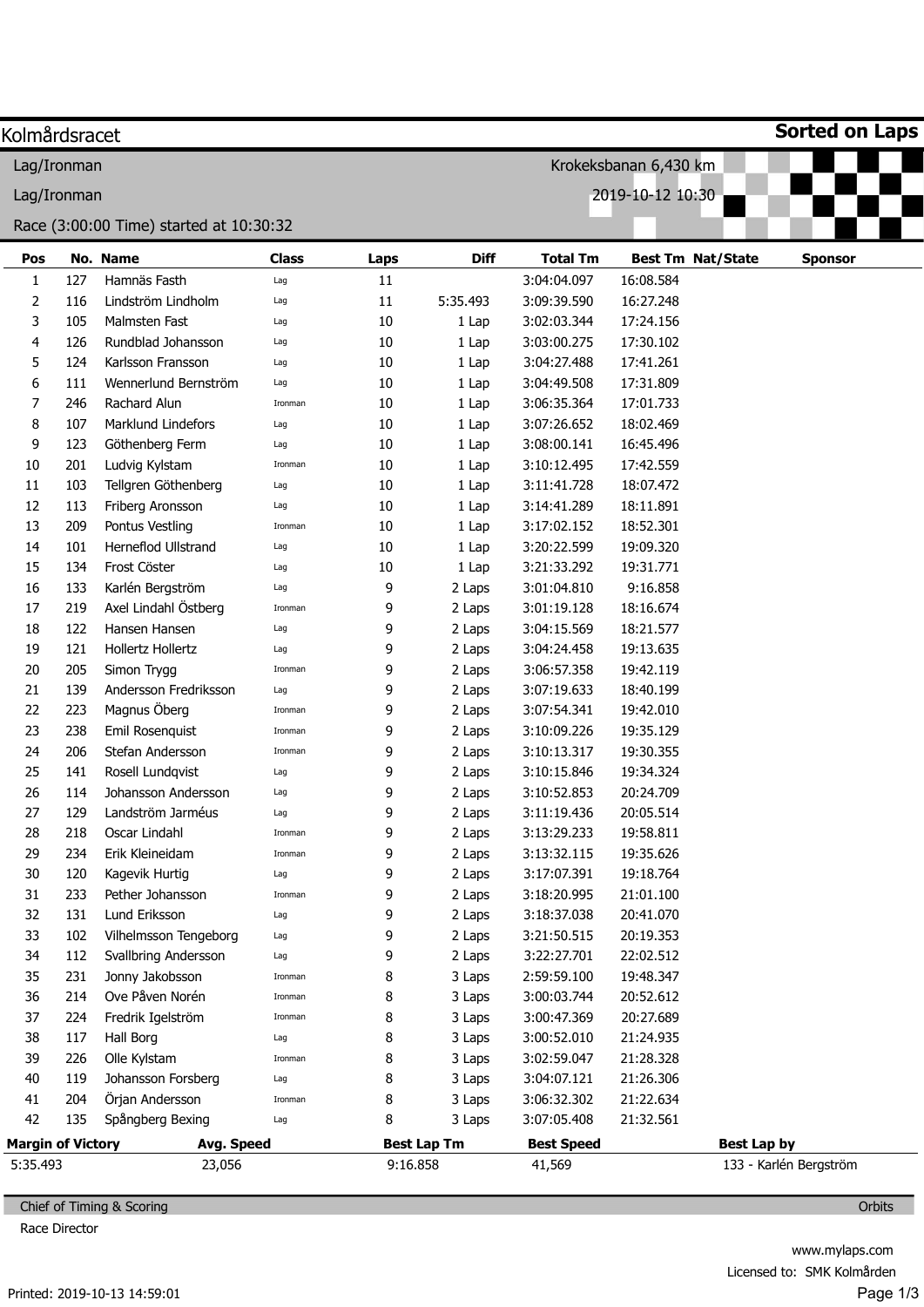| Kolmårdsracet                   |     |                                         |              |                  |                    |                   |                          | <b>Sorted on Laps</b>  |
|---------------------------------|-----|-----------------------------------------|--------------|------------------|--------------------|-------------------|--------------------------|------------------------|
| Lag/Ironman                     |     |                                         |              |                  |                    |                   | Krokeksbanan 6,430 km    |                        |
| 2019-10-12 10:30<br>Lag/Ironman |     |                                         |              |                  |                    |                   |                          |                        |
|                                 |     | Race (3:00:00 Time) started at 10:30:32 |              |                  |                    |                   |                          |                        |
| Pos                             |     | No. Name                                | <b>Class</b> | Laps             | <b>Diff</b>        | <b>Total Tm</b>   | <b>Best Tm Nat/State</b> | <b>Sponsor</b>         |
| 43                              | 132 | Åkerskog Nilsson                        | Lag          | 8                | 3 Laps             | 3:08:23.232       | 22:54.385                |                        |
| 44                              | 222 | Martin Ringdahl                         | Ironman      | 8                | 3 Laps             | 3:08:29.903       | 21:56.885                |                        |
| 45                              | 118 | Ternlund Femerström                     | Lag          | 8                | 3 Laps             | 3:08:52.722       | 22:01.331                |                        |
| 46                              | 137 | Härdelin Hubner                         | Lag          | 8                | 3 Laps             | 3:09:28.205       | 18:42.452                |                        |
| 47                              | 109 | Kolm Bergstrand                         | Lag          | 8                | 3 Laps             | 3:10:42.876       | 20:19.462                |                        |
| 48                              | 232 | Per Thomas Larsson                      | Ironman      | 8                | 3 Laps             | 3:11:43.643       | 21:46.592                |                        |
| 49                              | 203 | Hannes Norr                             | Ironman      | 8                | 3 Laps             | 3:12:23.252       | 20:59.825                |                        |
| 50                              | 211 | Philip Andersson                        | Ironman      | 8                | 3 Laps             | 3:13:06.235       | 20:46.996                |                        |
| 51                              | 235 | Tommy Löfgren                           | Ironman      | 8                | 3 Laps             | 3:17:51.393       | 21:40.363                |                        |
| 52                              | 207 | Benny Nilsson                           | Ironman      | 8                | 3 Laps             | 3:18:32.369       | 22:21.550                |                        |
| 53                              | 215 | Adrian Wallin                           | Ironman      | 8                | 3 Laps             | 3:19:08.994       | 23:17.066                |                        |
| 54                              | 236 | Tomas Andersson                         | Ironman      | 8                | 3 Laps             | 3:19:49.399       | 21:55.209                |                        |
| 55                              | 104 | Öberg Öberg                             | Lag          | 8                | 3 Laps             | 3:21:09.379       | 23:25.783                |                        |
| 56                              | 216 | Stefan Åhman                            | Ironman      | 8                | 3 Laps             | 3:21:44.694       | 23:19.567                |                        |
| 57                              | 138 | Törnvall Andersson                      | Lag          | 8                | 3 Laps             | 3:26:18.400       | 22:32.475                |                        |
| 58                              | 110 | Svensson Gustavsson                     | Lag          | 8                | 3 Laps             | 3:26:40.048       | 22:52.039                |                        |
| 59                              | 130 | Svejd Forså                             | Lag          | 7                | 4 Laps             | 2:47:58.148       | 22:03.351                |                        |
| 60                              | 106 | Swartz Regard                           | Lag          | 7                | 4 Laps             | 3:04:35.449       | 23:26.626                |                        |
| 61                              | 217 | Fredrik Sandberg                        | Ironman      | 7                | 4 Laps             | 3:05:50.640       | 23:24.270                |                        |
| 62                              | 208 | Morgan Brålin                           | Ironman      | $\boldsymbol{7}$ | 4 Laps             | 3:15:00.752       | 24:23.088                |                        |
| 63                              | 140 | Pantzar Olsson                          | Lag          | 7                | 4 Laps             | 3:16:40.360       | 26:42.213                |                        |
| 64                              | 212 | Christer Hellgren                       | Ironman      | 7                | 4 Laps             | 3:21:35.578       | 24:51.745                |                        |
| 65                              | 136 | Eklund Broomé                           | Lag          | 6                | 5 Laps             | 2:13:37.744       | 19:34.698                |                        |
| 66                              | 220 | Anton Lunde                             | Ironman      | 6                | 5 Laps             | 2:37:12.634       | 22:28.610                |                        |
| 67                              | 241 | Göran Binett                            | Ironman      | 6                | 5 Laps             | 3:00:46.084       | 24:25.419                |                        |
| 68                              | 237 | Christofer Rydin                        | Ironman      | 6                | 5 Laps             | 3:07:10.723       | 22:44.618                |                        |
| 69                              | 229 | Tobias Häll                             | Ironman      | 5                | 6 Laps             | 1:34:53.967       | 17:35.062                |                        |
| 70                              | 115 | Persson Karlsson                        | Lag          | 5                | 6 Laps             | 2:09:23.384       | 23:36.863                |                        |
| 71                              | 240 | Kim Öhrman Olsson                       | Ironman      | 5                | 6 Laps             | 3:00:55.052       | 30:34.632                |                        |
| 72                              | 108 | Spångberg Kåvemark                      | Lag          | 5                | 6 Laps             | 3:00:55.866       | 28:36.918                |                        |
| 73                              | 200 | Daniel Höjenberg                        | Ironman      | 5                | 6 Laps             | 3:06:23.351       | 25:11.554                |                        |
| 74                              | 221 | Lars Johanson                           | Ironman      | 5                | 6 Laps             | 3:10:48.567       | 30:41.907                |                        |
| 75                              | 228 | Jesper Karlström                        | Ironman      | 4                | 7 Laps             | 3:01:59.100       | 40:01.142                |                        |
| 76                              | 210 | Robert Forsberg                         | Ironman      | 3                | 8 Laps             | 1:03:01.131       | 19:17.134                |                        |
| 77                              | 227 | Carl Hagenblad                          | Ironman      | 3                | 8 Laps             | 1:08:41.670       | 21:09.015                |                        |
| 78                              | 202 | Roger Andersson                         | Ironman      | 3                | 8 Laps             | 1:11:11.895       | 21:52.417                |                        |
| 79                              | 239 | Johanna Max                             | Ironman      | 3                | 8 Laps             | 3:06:20.446       | 49:18.269                |                        |
| 80                              | 230 | Kenneth Häll                            | Ironman      | 2                | 9 Laps             | 42:52.129         | 19:30.896                |                        |
| 81                              | 213 | David Nordh                             | Ironman      | $\mathbf{1}$     | 10 Laps            | 25:16.263         | 25:16.263                |                        |
| 82                              | 212 | Christer Hellgren                       | Ironman      |                  | 11 Laps            | 0.000             |                          |                        |
| 83                              | 225 | David Björklund                         | Ironman      |                  | 11 Laps            | 0.000             |                          |                        |
| 84                              | 125 | Eriksson Andersson                      | Lag          |                  | 11 Laps            | 0.000             |                          |                        |
| <b>Margin of Victory</b>        |     | Avg. Speed                              |              |                  | <b>Best Lap Tm</b> | <b>Best Speed</b> | <b>Best Lap by</b>       |                        |
| 5:35.493                        |     | 23,056                                  |              | 9:16.858         |                    | 41,569            |                          | 133 - Karlén Bergström |
|                                 |     |                                         |              |                  |                    |                   |                          |                        |

Chief of Timing & Scoring

Race Director

**Orbits**